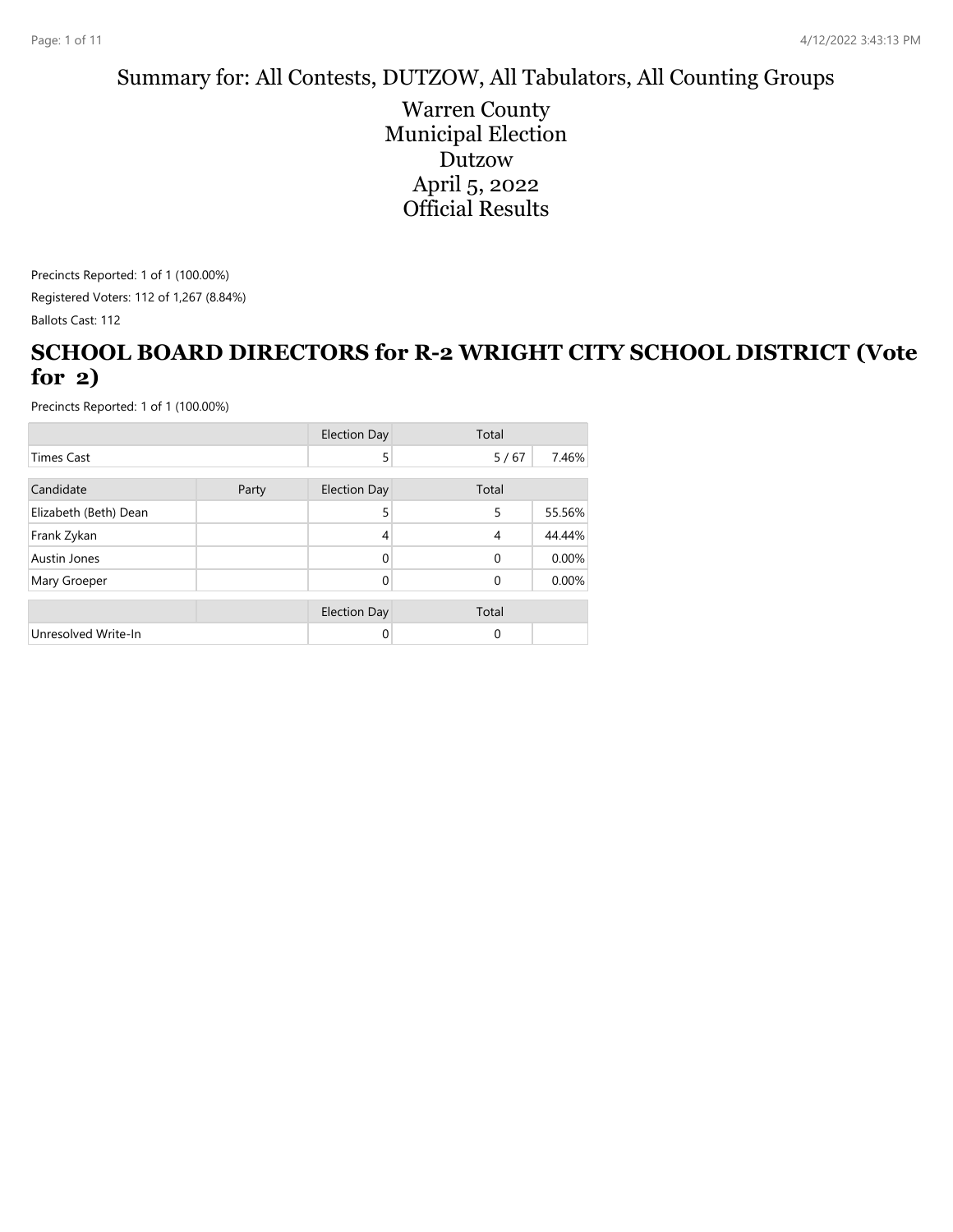### **SCHOOL BOARD DIRECTORS for WASHINGTON SCHOOL DISTRICT (Vote for 2)**

|                      |       | <b>Election Day</b> | Total       |        |
|----------------------|-------|---------------------|-------------|--------|
| <b>Times Cast</b>    |       | 107                 | 107 / 1,200 | 8.92%  |
| Candidate            | Party | <b>Election Day</b> | Total       |        |
| Kelly Brinkmann      |       | 50                  | 50          | 26.18% |
| Matthew Wilson       |       | 39                  | 39          | 20.42% |
| Trish Mitchell       |       | 44                  | 44          | 23.04% |
| Chantell Unnerstall  |       | 13                  | 13          | 6.81%  |
| Frank Wood           |       | 44                  | 44          | 23.04% |
| Maryanne Scaniosharp |       | 1                   | 1           | 0.52%  |
|                      |       | <b>Election Day</b> | Total       |        |
| Unresolved Write-In  |       | 0                   | $\Omega$    |        |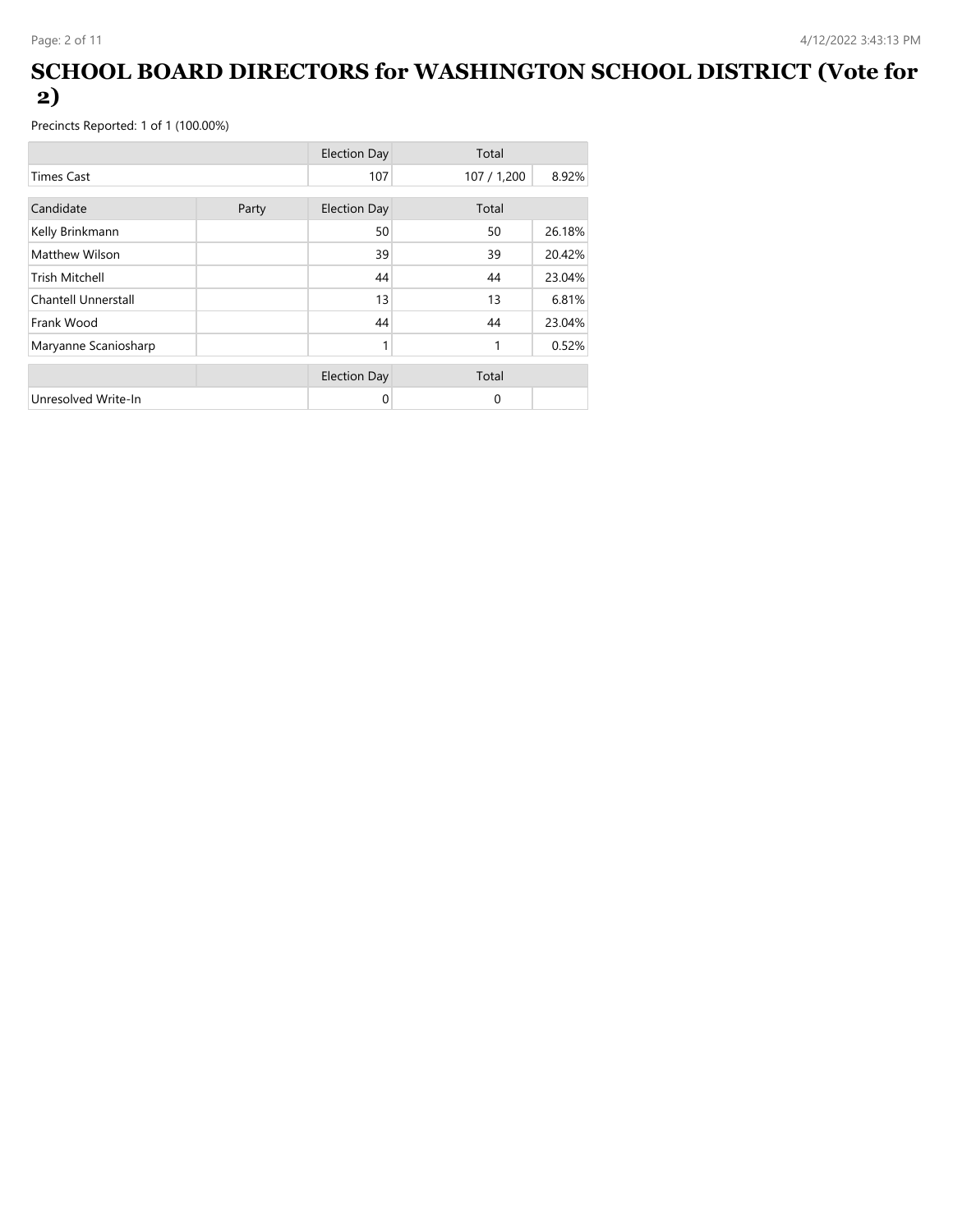# **SCHOOL QUESTION 1 for R-2 WRIGHT CITY SCHOOL DISTRICT (Vote for 1)**

|                     |       | <b>Election Day</b> | Total |         |
|---------------------|-------|---------------------|-------|---------|
| Times Cast          |       | 5                   | 5/67  | 7.46%   |
| Candidate           | Party | <b>Election Day</b> | Total |         |
| Yes                 |       | 5                   | 5     | 100.00% |
| No                  |       |                     | 0     | 0.00%   |
|                     |       | <b>Election Day</b> | Total |         |
| Unresolved Write-In |       |                     | 0     |         |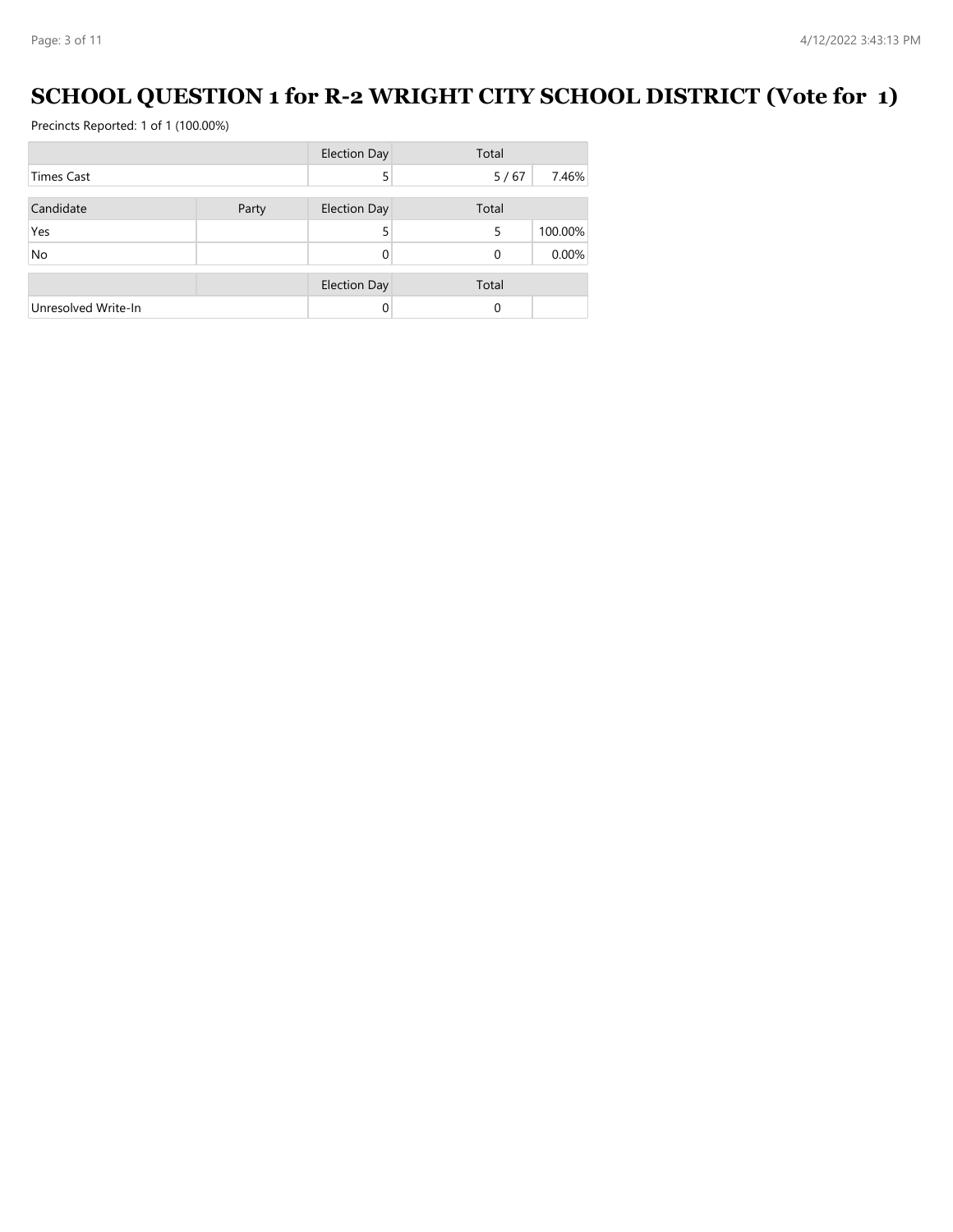# **SCHOOL QUESTION 2 for R-2 WRIGHT CITY SCHOOL DISTRICT (Vote for 1)**

|                     |       | <b>Election Day</b> | Total |         |
|---------------------|-------|---------------------|-------|---------|
| <b>Times Cast</b>   |       | 5                   | 5/67  | 7.46%   |
| Candidate           | Party | <b>Election Day</b> | Total |         |
| Yes                 |       | 5                   | 5     | 100.00% |
| <b>No</b>           |       |                     | 0     | 0.00%   |
|                     |       | <b>Election Day</b> | Total |         |
| Unresolved Write-In |       |                     | 0     |         |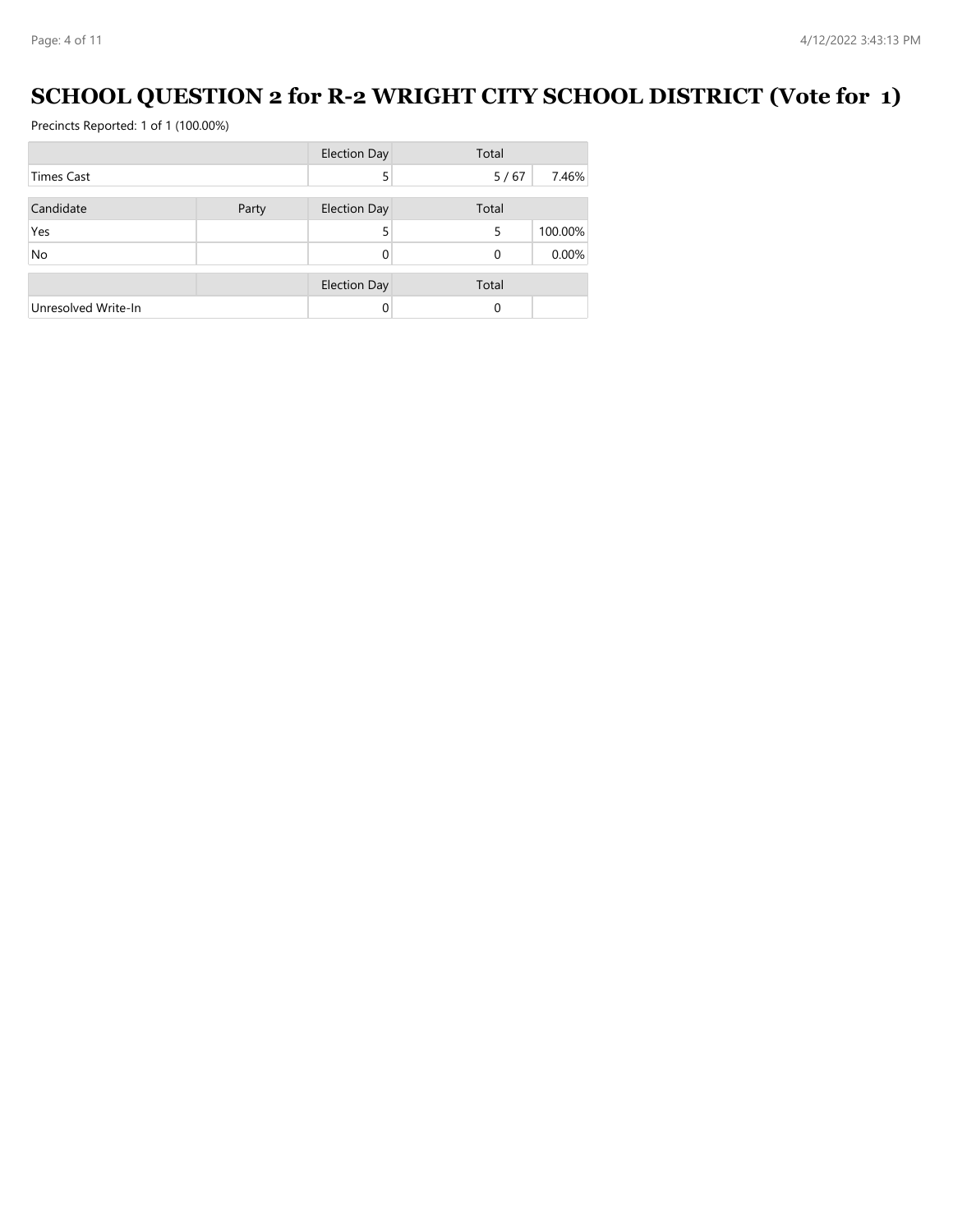### **BOARD OF TRUSTEES for EAST CENTRAL MISSOURI JR COLLEGE SUB-DISTRICT #3 (Vote for 2)**

|                       |       | <b>Election Day</b> | Total       |        |
|-----------------------|-------|---------------------|-------------|--------|
| <b>Times Cast</b>     |       | 107                 | 107 / 1,200 | 8.92%  |
| Candidate             | Party | <b>Election Day</b> | Total       |        |
| Eric Park             |       | 63                  | 63          | 50.00% |
| Cookie Hartbauer Hays |       | 49                  | 49          | 38.89% |
| Jon D. Ceretto        |       | 14                  | 14          | 11.11% |
|                       |       | <b>Election Day</b> | Total       |        |
| Unresolved Write-In   |       | 3                   | 3           |        |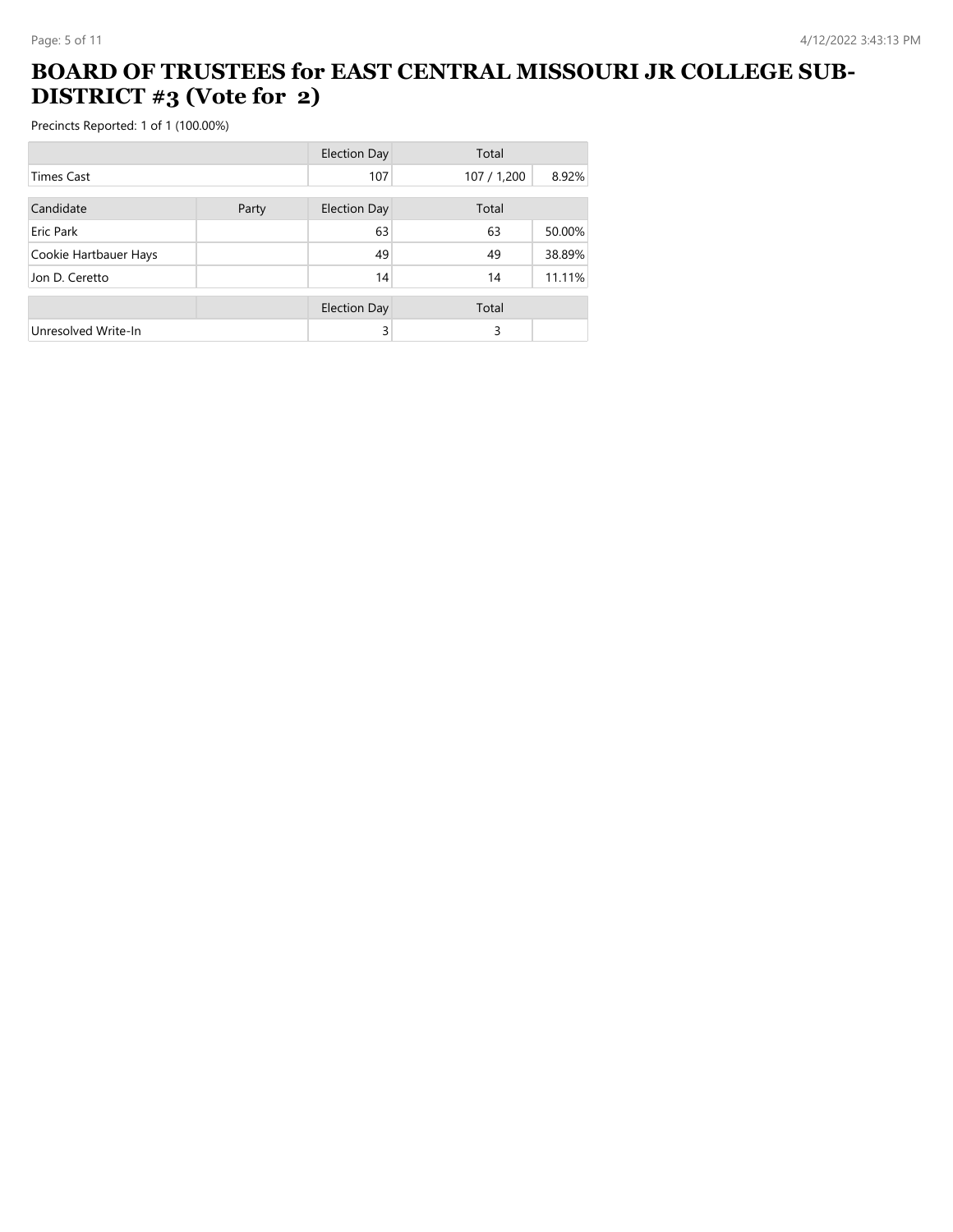# **911 BOARD MEMBER AT LARGE for WARREN COUNTY (Vote for 1)**

|                     |       | <b>Election Day</b> | Total       |         |
|---------------------|-------|---------------------|-------------|---------|
| <b>Times Cast</b>   |       | 112                 | 112 / 1,267 | 8.84%   |
| Candidate           | Party | <b>Election Day</b> | Total       |         |
|                     |       |                     |             |         |
| Matt Eskew          |       | 93                  | 93          | 100.00% |
|                     |       | <b>Election Day</b> | Total       |         |
| Unresolved Write-In |       |                     | ς           |         |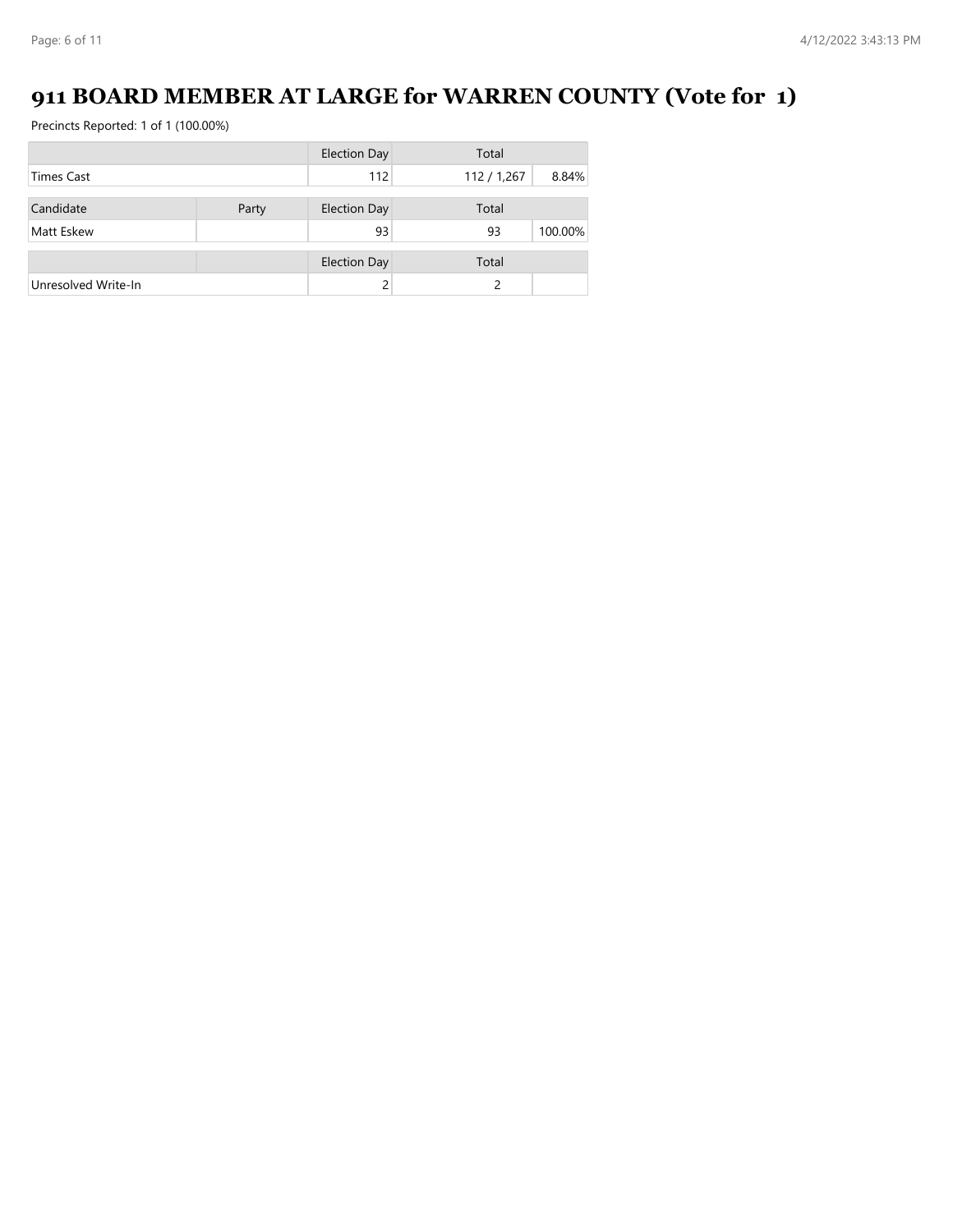# **911 BOARD MEMBER for 911 SOUTHERN DISTRICT (Vote for 1)**

|                     |       | <b>Election Day</b> | Total       |        |
|---------------------|-------|---------------------|-------------|--------|
| <b>Times Cast</b>   |       | 112                 | 112 / 1,267 | 8.84%  |
| Candidate           | Party | <b>Election Day</b> | Total       |        |
|                     |       | 77                  | 77          | 81.91% |
| Caitlyn Struckhoff  |       |                     |             |        |
| Clay Lively         |       | 17                  | 17          | 18.09% |
|                     |       | <b>Election Day</b> | Total       |        |
| Unresolved Write-In |       |                     | 2           |        |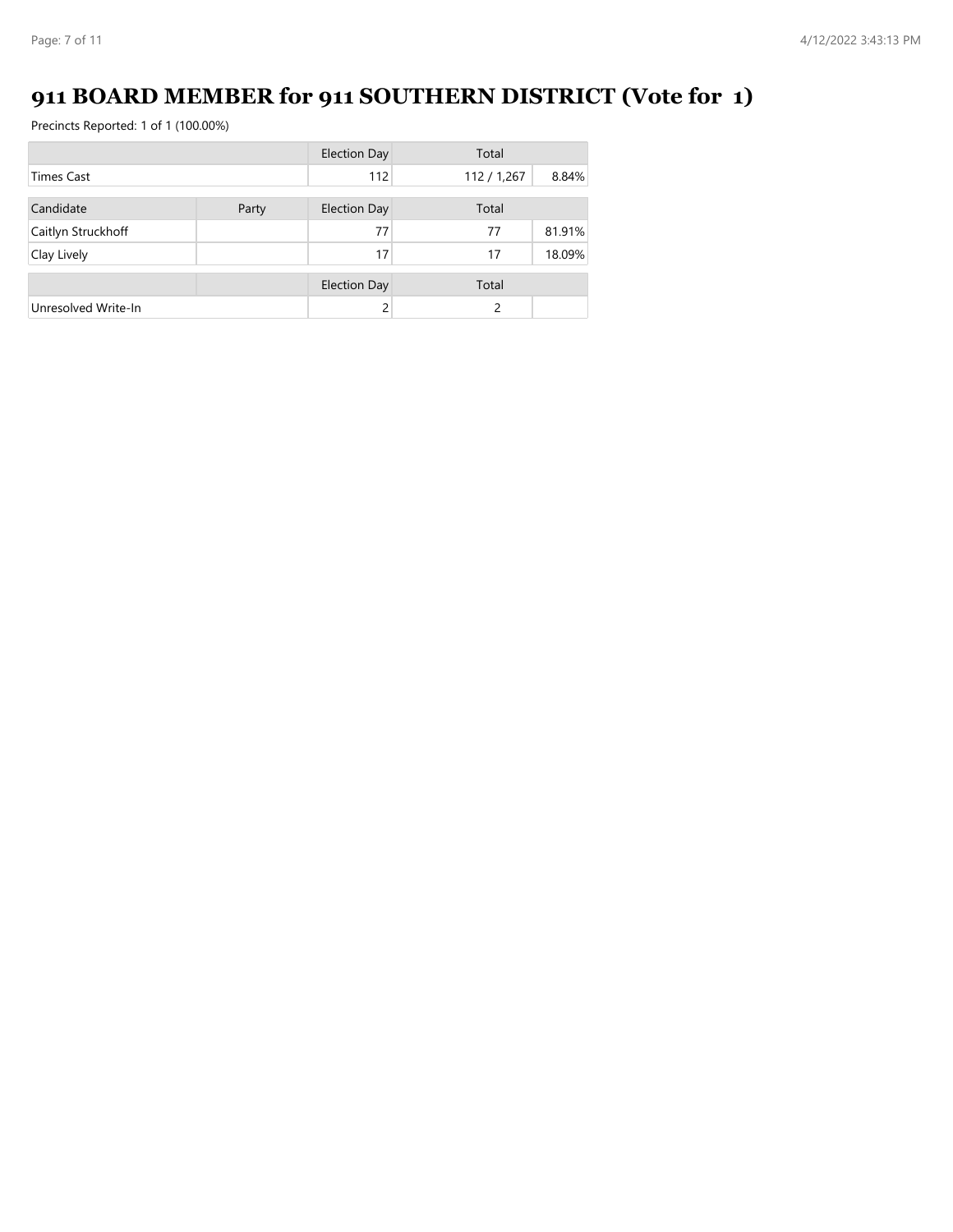## **AMBULANCE DIRECTORS for MARTHASVILLE COMMUNITY AMBULANCE SUB 3 (Vote for 1)**

|                     |       | <b>Election Day</b> | Total  |         |
|---------------------|-------|---------------------|--------|---------|
| Times Cast          |       | 37                  | 37/512 | 7.23%   |
| Candidate           | Party | <b>Election Day</b> | Total  |         |
| Greg Cooper         |       | 36                  | 36     | 100.00% |
|                     |       | <b>Election Day</b> | Total  |         |
| Unresolved Write-In |       |                     | 0      |         |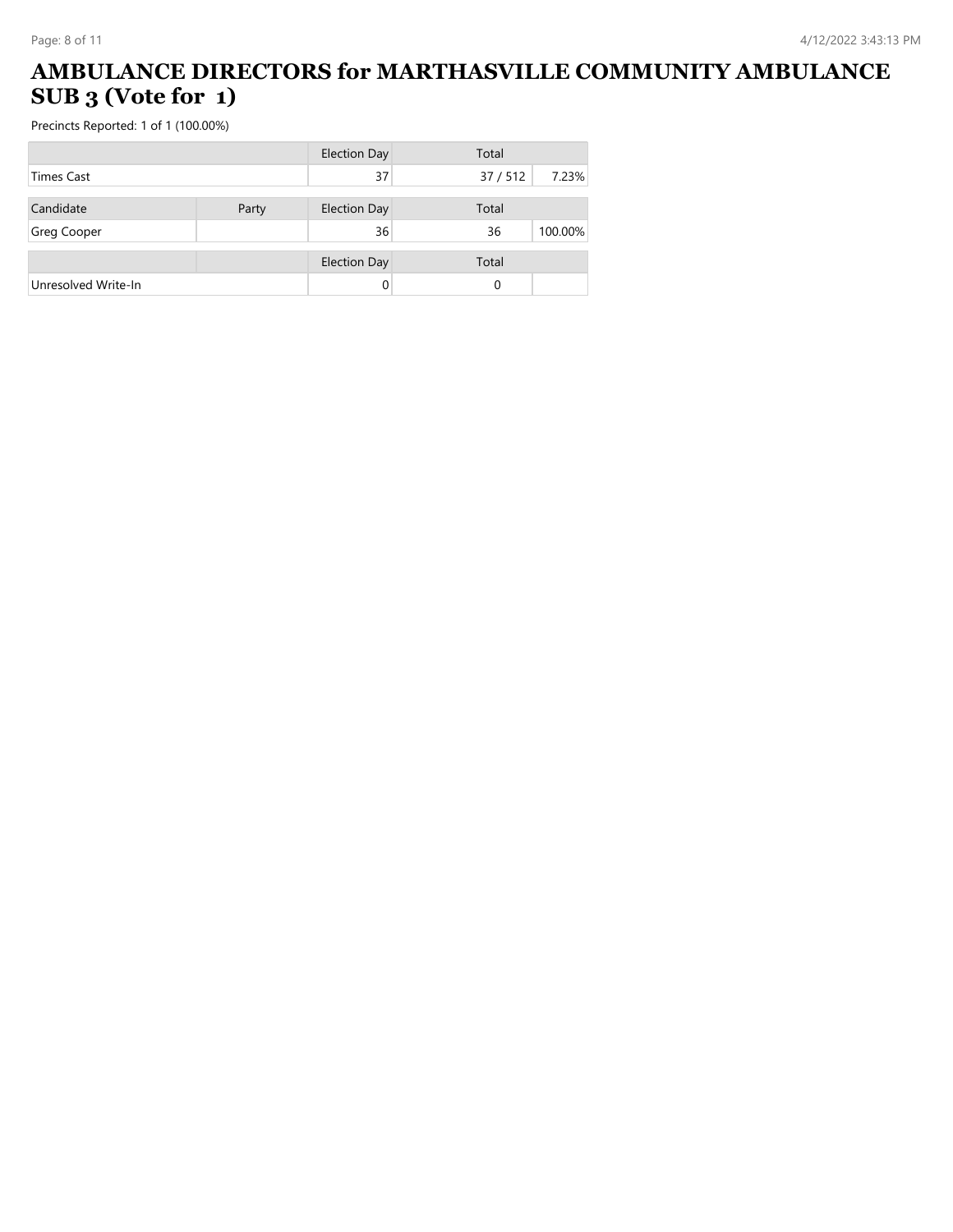### **AMBULANCE DIRECTORS for MARTHASVILLE COMMUNITY AMBULANCE SUB 6 (Vote for 1)**

|                     |       | <b>Election Day</b> | Total    |        |
|---------------------|-------|---------------------|----------|--------|
| <b>Times Cast</b>   |       | 75                  | 75 / 755 | 9.93%  |
| Candidate           | Party | <b>Election Day</b> | Total    |        |
| Amanda E Meyer      |       | 35                  | 35       | 50.72% |
| <b>Tracy Holt</b>   |       | 34                  | 34       | 49.28% |
|                     |       | <b>Election Day</b> | Total    |        |
| Unresolved Write-In |       | 0                   | 0        |        |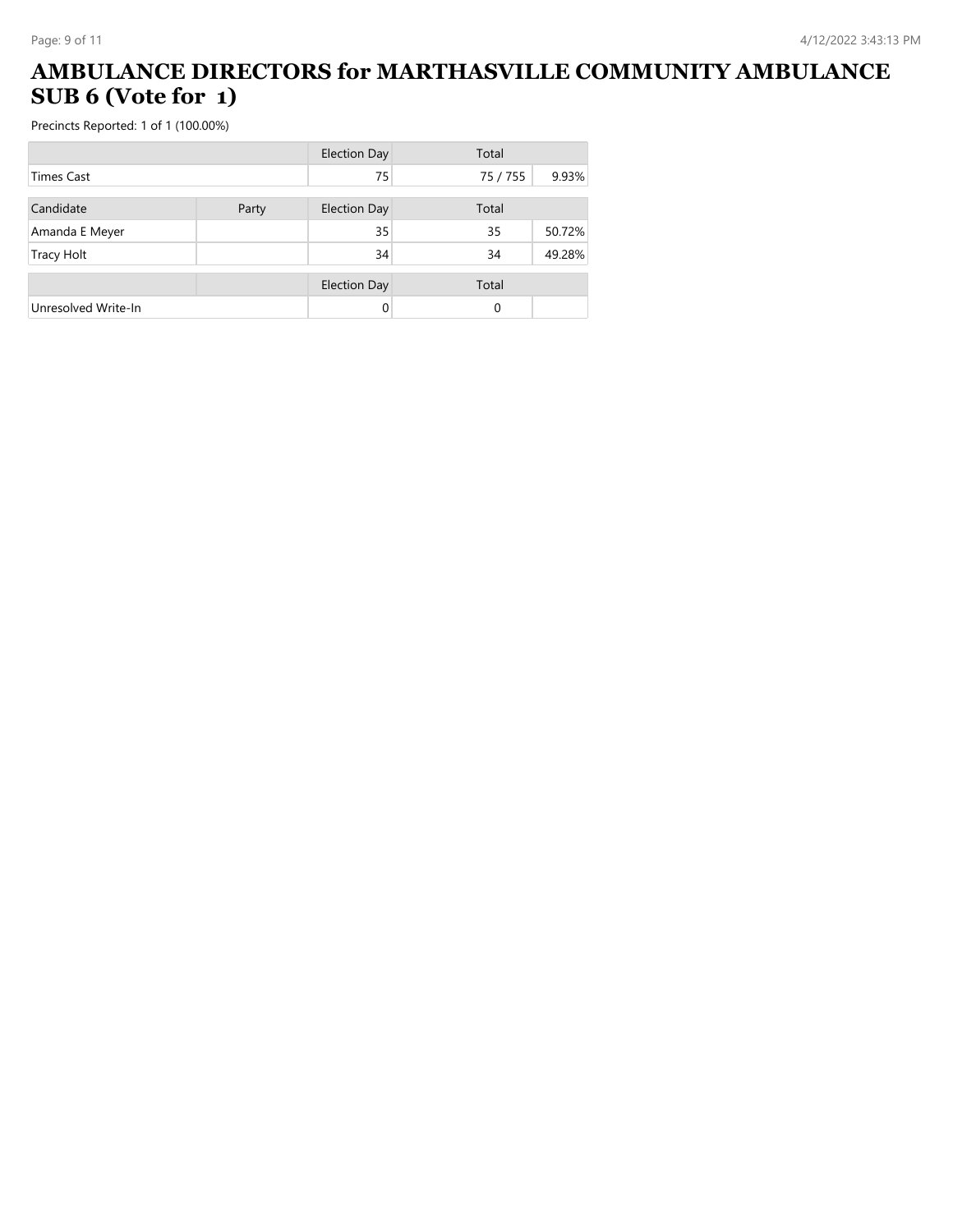#### **BOARD OF DIRECTORS for PUBLIC WATER SUPPLY DIST 2 OF ST. CHARLES COUNTY SUB-2 (Vote for 1)**

|                     |       | <b>Election Day</b> | Total    |         |
|---------------------|-------|---------------------|----------|---------|
| <b>Times Cast</b>   |       | 96                  | 96/1,028 | 9.34%   |
| Candidate           | Party | <b>Election Day</b> | Total    |         |
| Vicky Steinkamp     |       | 77                  | 77       | 100.00% |
|                     |       | <b>Election Day</b> | Total    |         |
| Unresolved Write-In |       |                     | ς        |         |